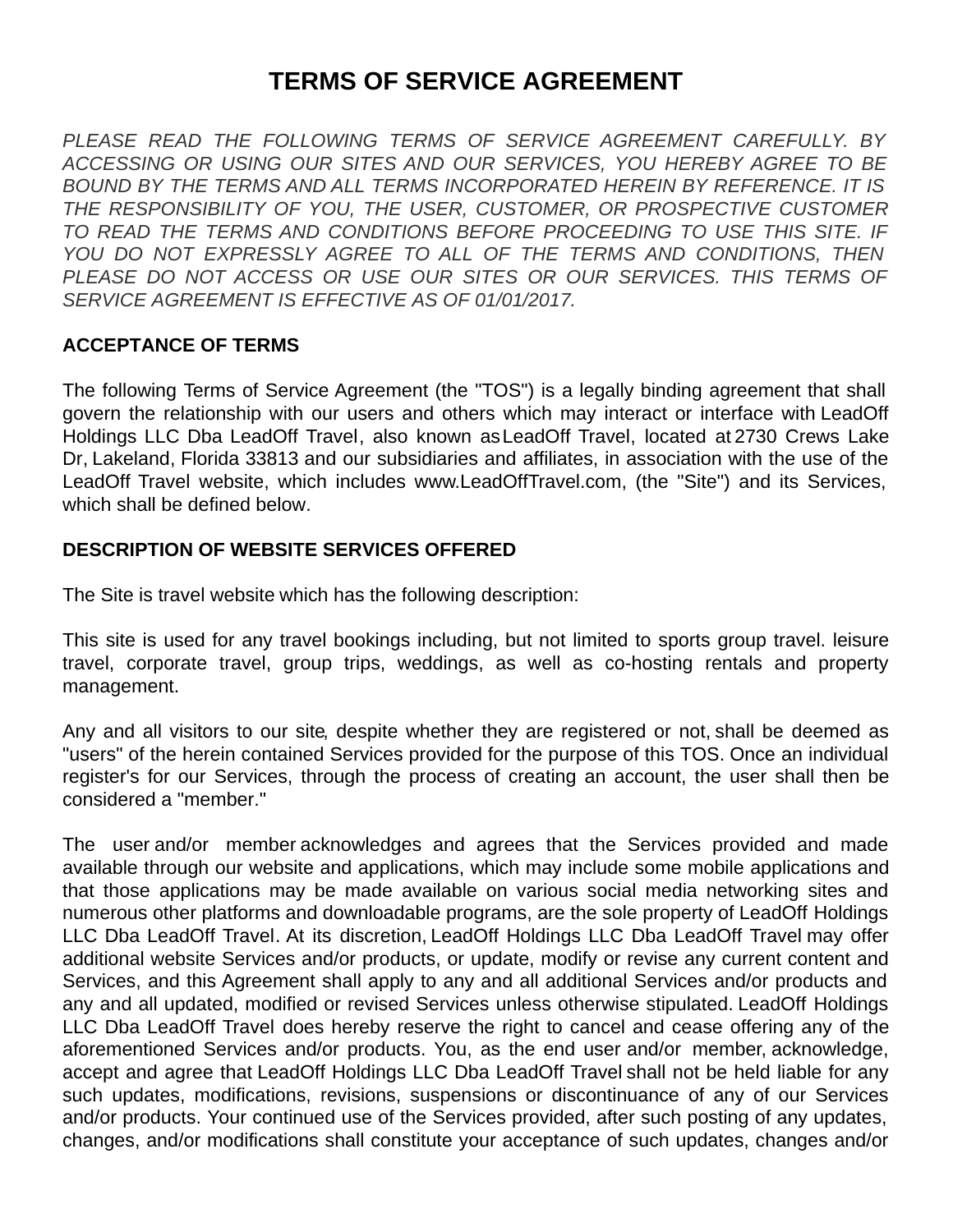modifications, and as such, frequent review of this Agreement and any and all applicable terms and policies should be made by you to ensure you are aware of all terms and policies currently in effect. Should you not agree to the updated, revised or modified terms, you must stop using the provided Services forthwith.

Furthermore, the user and/or member understands, acknowledges and agrees that the Services offered shall be provided "AS IS" and as such LeadOff Holdings LLC Dba LeadOff Travelshall not assume any responsibility or obligation for the timeliness, missed delivery, deletion and/or any failure to store user content, communication or personalization settings.

#### **REGISTRATION**

To register and become a "member" of the Site, you must be at least 18 years of age to enter into and form a legally binding contract. In addition, you must be in good standing and not an individual that has been previously barred from receiving LeadOff Travel's Services under the laws and statutes of the United States or other applicable jurisdiction.

When you register, LeadOff Travel may collect information such as your name, e-mail address, birth date, gender, mailing address, occupation, industry and personal interests. You can edit your account information at any time. Once you register with LeadOff Travel and sign in to our Services, you are no longer anonymous to us.

Furthermore, the registering party hereby acknowledges, understands and agrees to:

- a) furnish factual, correct, current and complete information with regards to yourself as may be requested by the data registration process, and
- b) maintain and promptly update your registration and profile information in an effort to maintain accuracy and completeness at all times.

If anyone knowingly provides any information of a false, untrue, inaccurate or incomplete nature, LeadOff Holdings LLC Dba LeadOff Travel will have sufficient grounds and rights to suspend or terminate the member in violation of this aspect of the Agreement, and as such refuse any and all current or future use of LeadOff Holdings LLC Dba LeadOff Travel Services, or any portion thereof.

It is LeadOff Holdings LLC Dba LeadOff Travels priority to ensure the safety and privacy of all its visitors, users and members, especially that of children. Therefore, it is for this reason that the parents of any child under the age of 13 that permit their child or children access to the LeadOff Travel website platform Services must create a "family" account, which will certify that the individual creating the "family" account is of 18 years of age and as such, the parent or legal guardian of any child or children registered under the "family" account. As the creator of the "family" account, s/he is thereby granting permission for his/her child or children to access the various Services provided, including, but not limited to, message boards, email, and/or instant messaging. It is the parent's and/or legal guardian's responsibility to determine whether any of the Services and/or content provided are age-appropriate for his/her child.

# **MEMBER ACCOUNT, USERNAME, PASSWORD AND SECURITY**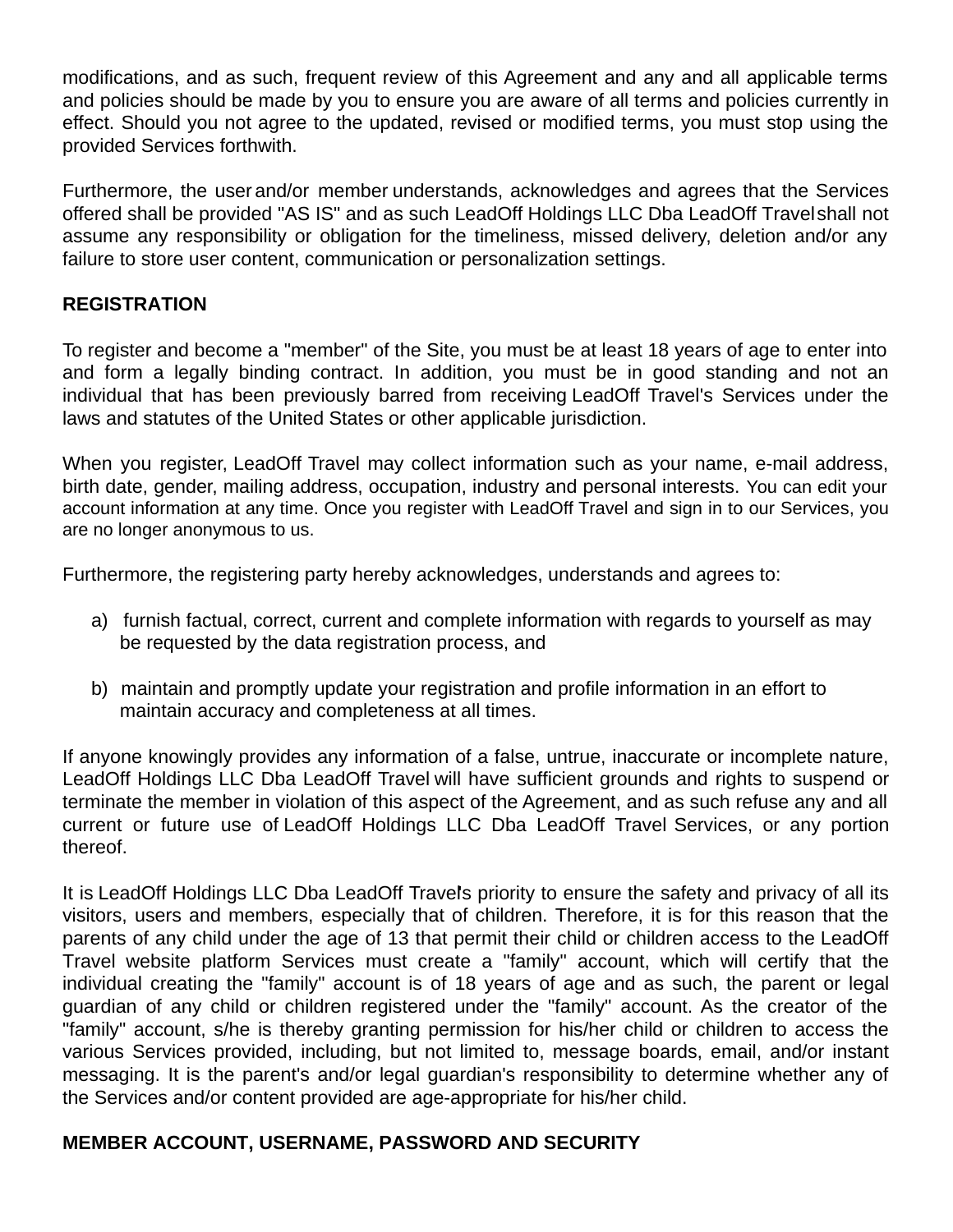When you set up an account, you are the sole authorized user of your account. You shall be responsible for maintaining the secrecy and confidentiality of your password and for all activities that transpire on or within your account. It is your responsibility for any act or omission of any user(s) that access your account information that, if undertaken by you, would be deemed a violation of the TOS. It shall be your responsibility to notify LeadOff Holdings LLC Dba LeadOff Travel immediately if you notice any unauthorized access or use of your account or password or any other breach of security. LeadOff Holdings LLC Dba LeadOff Travel shall not be held liable for any loss and/or damage arising from any failure to comply with this term and/or condition of the TOS.

# **CONDUCT**

As a user or member of the Site, you herein acknowledge, understand and agree that all information, text, software, data, photographs, music, video, messages, tags or any other content, whether it is publicly or privately posted and/or transmitted, is the expressed sole responsibility of the individual from whom the content originated. In short, this means that you are solely responsible for any and all content posted, uploaded, emailed, transmitted or otherwise made available by way of the LeadOff Travel Services, and as such, we do not guarantee the accuracy, integrity or quality of such content. It is expressly understood that by use of our Services, you may be exposed to content including, but not limited to, any errors or omissions in any content posted, and/or any loss or damage of any kind incurred as a result of the use of any content posted, emailed, transmitted or otherwise made available by LeadOff Travel.

Furthermore, you herein agree not to make use ofLeadOff Holdings LLC Dba LeadOff Travel's Services for the purpose of:

- a) uploading, posting, emailing, transmitting, or otherwise making available any content that shall be deemed unlawful, harmful, threatening, abusive, harassing, tortious, defamatory, vulgar, obscene, libelous, or invasive of another's privacy or which is hateful, and/or racially, ethnically, or otherwise objectionable;
- b) causing harm to minors in any manner whatsoever;
- c) impersonating any individual or entity, including, but not limited to, anyLeadOff Travel officials, forum leaders, guides or hosts or falsely stating or otherwise misrepresenting any affiliation with an individual or entity;
- d) forging captions, headings or titles or otherwise offering any content that you personally have no right to pursuant to any law nor having any contractual or fiduciary relationship with;
- e) uploading, posting, emailing, transmitting or otherwise offering any such content that may infringe upon any patent, copyright, trademark, or any other proprietary or intellectual rights of any other party;
- f) uploading, posting, emailing, transmitting or otherwise offering any content that you do not personally have any right to offer pursuant to any law or in accordance with any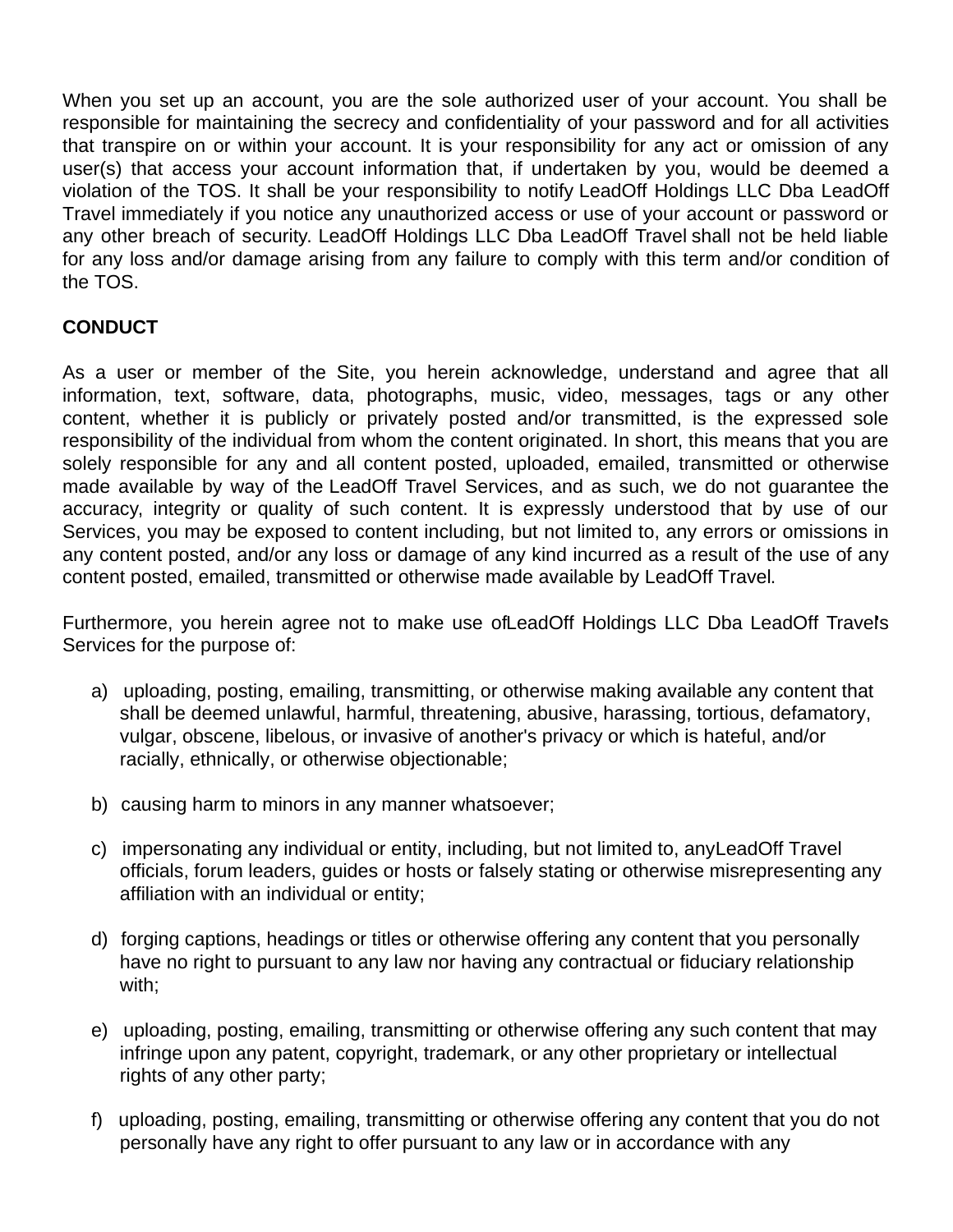contractual or fiduciary relationship;

- g) uploading, posting, emailing, transmitting, or otherwise offering any unsolicited or unauthorized advertising, promotional flyers, "junk mail," "spam," or any other form of solicitation, except in any such areas that may have been designated for such purpose;
- h) uploading, posting, emailing, transmitting, or otherwise offering any source that may contain a software virus or other computer code, any files and/or programs which have been designed to interfere, destroy and/or limit the operation of any computer software, hardware, or telecommunication equipment;
- i) disrupting the normal flow of communication, or otherwise acting in any manner that would negatively affect other users' ability to participate in any real time interactions;
- j) interfering with or disrupting anyLeadOff Holdings LLC Dba LeadOff TravelServices, servers and/or networks that may be connected or related to our website, including, but not limited to, the use of any device software and/or routine to bypass the robot exclusion headers;
- k) intentionally or unintentionally violating any local, state, federal, national or international law, including, but not limited to, rules, guidelines, and/or regulations decreed by the U.S. Securities and Exchange Commission, in addition to any rules of any nation or other securities exchange, that would include without limitation, the New York Stock Exchange, the American Stock Exchange, or the NASDAQ, and any regulations having the force of law;
- l) providing informational support or resources, concealing and/or disguising the character, location, and or source to any organization delegated by the United States government as a "foreign terrorist organization" in accordance to Section 219 of the Immigration Nationality Act;
- m) "stalking" or with the intent to otherwise harass another individual; and/or
- n) collecting or storing of any personal data relating to any other member or user in connection with the prohibited conduct and/or activities which have been set forth in the aforementioned paragraphs.

LeadOff Holdings LLC Dba LeadOff Travel herein reserves the right to pre-screen, refuse and/or delete any content currently available through our Services. In addition, we reserve the right to remove and/or delete any such content that would violate the TOS or which would otherwise be considered offensive to other visitors, users and/or members.

LeadOff Holdings LLC Dba LeadOff Travel herein reserves the right to access, preserve and/or disclose member account information and/or content if it is requested to do so by law or in good faith belief that any such action is deemed reasonably necessary for:

a) compliance with any legal process;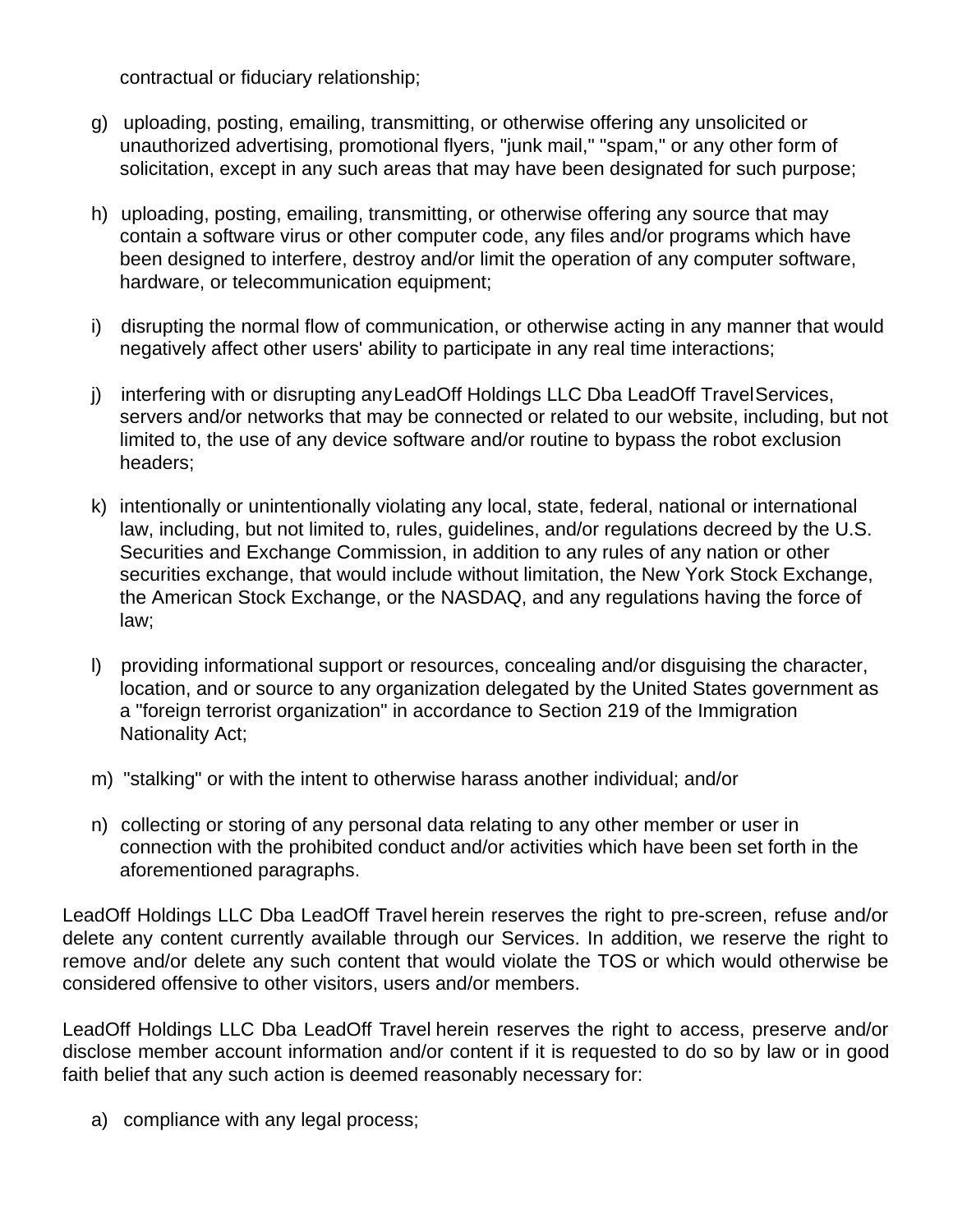- b) enforcement of the TOS;
- c) responding to any claim that therein contained content is in violation of the rights of any third party;
- d) responding to requests for customer service; or
- e) protecting the rights, property or the personal safety ofLeadOff Holdings LLC Dba LeadOff Travel, its visitors, users and members, including the general public.

LeadOff Holdings LLC Dba LeadOff Travel herein reserves the right to include the use of security components that may permit digital information or material to be protected, and that such use of information and/or material is subject to usage guidelines and regulations established by LeadOff Holdings LLC Dba LeadOff Travel or any other content providers supplying content services to LeadOff Holdings LLC Dba LeadOff Travel. You are hereby prohibited from making any attempt to override or circumvent any of the embedded usage rules in our Services. Furthermore, unauthorized reproduction, publication, distribution, or exhibition of any information or materials supplied by our Services, despite whether done so in whole or in part, is expressly prohibited.

#### **CAUTIONS FOR GLOBAL USE AND EXPORT AND IMPORT COMPLIANCE**

Due to the global nature of the internet, through the use of our network you hereby agree to comply with all local rules relating to online conduct and that which is considered acceptable Content. Uploading, posting and/or transferring of software, technology and other technical data may be subject to the export and import laws of the United States and possibly other countries. Through the use of our network, you thus agree to comply with all applicable export and import laws, statutes and regulations, including, but not limited to, the Export Administration Regulations [\(http://www.access.gpo.gov/bis/ear/ear\\_data.html](http://www.access.gpo.gov/bis/ear/ear_data.html)), as well as the sanctions control program of the United States (http://www.treasury.gov/resource[center/sanctions/Programs/Pages/Programs.aspx\).](http://www.treasury.gov/resource-center/sanctions/Programs/Pages/Programs.aspx) Furthermore, you state and pledge that you:

- a) are not on the list of prohibited individuals which may be identified on any government export exclusion report (<http://www.bis.doc.gov/complianceandenforcement/liststocheck.htm>) nor a member of any other government which may be part of an export-prohibited country identified in applicable export and import laws and regulations;
- b) agree not to transfer any software, technology or any other technical data through the use of our network Services to any export-prohibited country;
- c) agree not to use our website network Services for any military, nuclear, missile, chemical or biological weaponry end uses that would be a violation of the U.S. export laws; and
- d) agree not to post, transfer nor upload any software, technology or any other technical data which would be in violation of the U.S. or other applicable export and/or import laws.

# **CONTENT PLACED OR MADE AVAILABLE FOR COMPANY SERVICES**

LeadOff Holdings LLC Dba LeadOff Travel shall not lay claim to ownership of any content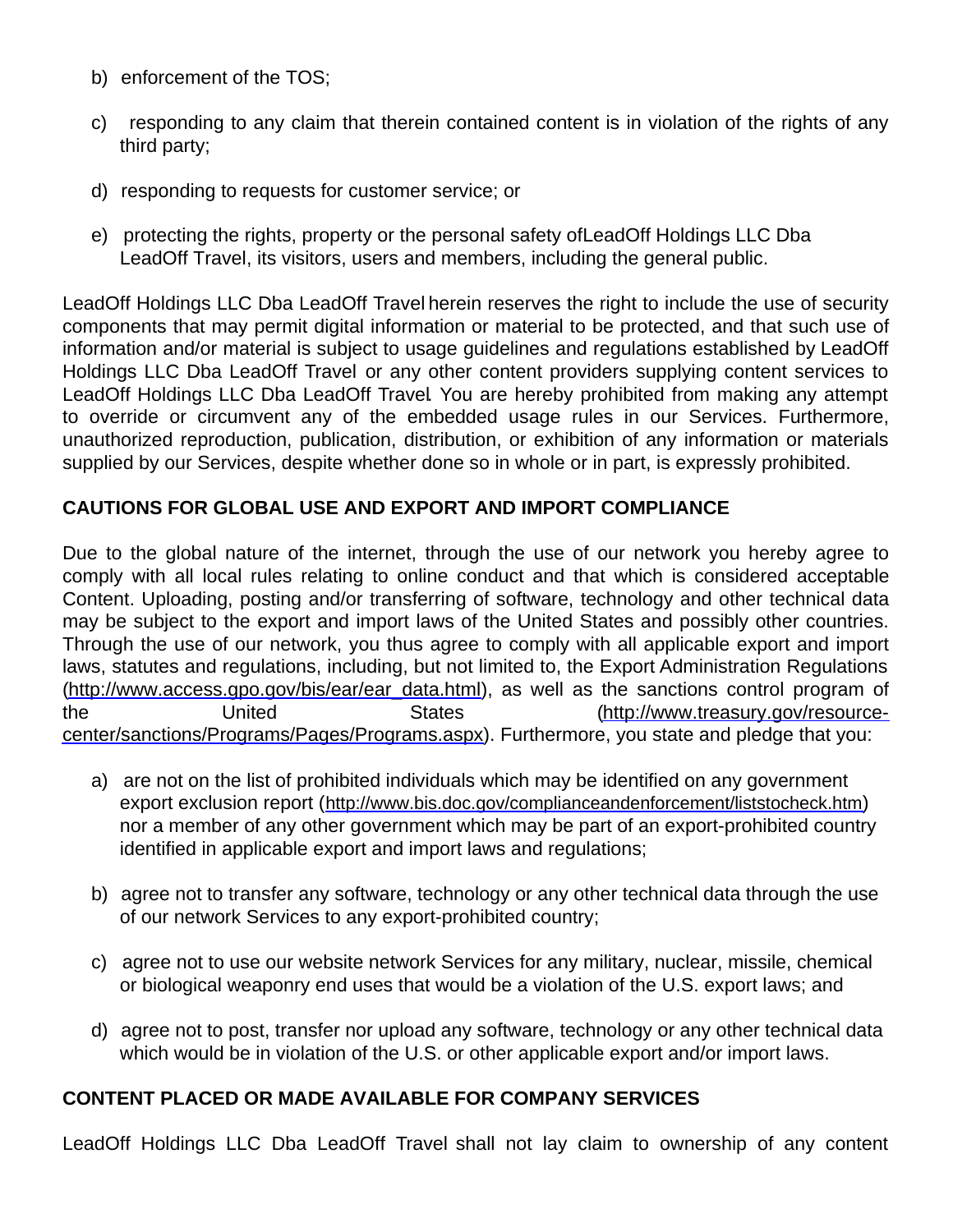submitted by any visitor, member, or user, nor make such content available for inclusion on our website Services. Therefore, you hereby grant and allow for LeadOff Holdings LLC Dba LeadOff Travel the below listed worldwide, royalty-free and non-exclusive licenses, as applicable:

- a) The content submitted or made available for inclusion on the publicly accessible areas of LeadOff Holdings LLC Dba LeadOff Travels sites, the license provided to permit to use, distribute, reproduce, modify, adapt, publicly perform and/or publicly display said Content on our network Services is for the sole purpose of providing and promoting the specific area to which this content was placed and/or made available for viewing. This license shall be available so long as you are a member of LeadOff Holdings LLC Dba LeadOff Travels sites, and shall terminate at such time when you elect to discontinue your membership.
- b) Photos, audio, video and/or graphics submitted or made available for inclusion on the publicly accessible areas of LeadOff Holdings LLC Dba LeadOff Travels sites, the license provided to permit to use, distribute, reproduce, modify, adapt, publicly perform and/or publicly display said Content on our network Services are for the sole purpose of providing and promoting the specific area in which this content was placed and/or made available for viewing. This license shall be available so long as you are a member of LeadOff Holdings LLC Dba LeadOff Travel's sites and shall terminate at such time when you elect to discontinue your membership.
- c) For any other content submitted or made available for inclusion on the publicly accessible areas of LeadOff Holdings LLC Dba LeadOff Travels sites, the continuous, binding and completely sub-licensable license which is meant to permit to use, distribute, reproduce, modify, adapt, publish, translate, publicly perform and/or publicly display said content, whether in whole or in part, and the incorporation of any such Content into other works in any arrangement or medium current used or later developed.

Those areas which may be deemed "publicly accessible" areas ofLeadOff Holdings LLC Dba LeadOff Travel's sites are those such areas of our network properties which are meant to be available to the general public, and which would include message boards and groups that are openly available to both users and members.

# **CONTRIBUTIONS TO COMPANY WEBSITE**

LeadOff Holdings LLC Dba LeadOff Travel provides an area for our users and members to contribute feedback to our website. When you submit ideas, documents, suggestions and/or proposals ("Contributions") to our site, you acknowledge and agree that:

- a) your contributions do not contain any type of confidential or proprietary information;
- b) LeadOff Travel shall not be liable or under any obligation to ensure or maintain confidentiality, expressed or implied, related to any Contributions;
- c) LeadOff Travel shall be entitled to make use of and/or disclose any such Contributions in any such manner as they may see fit;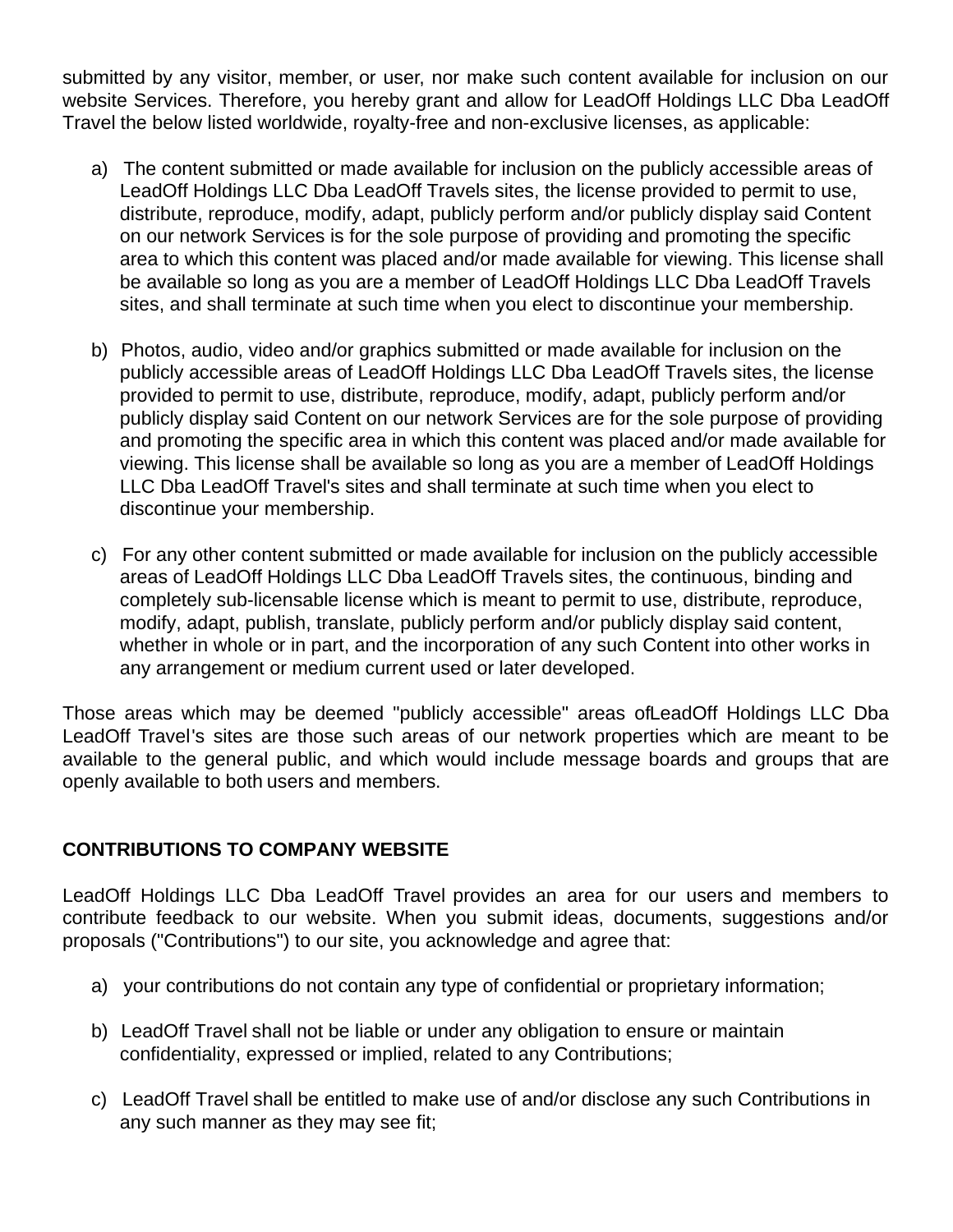- d) the contributor's Contributions shall automatically become the sole property ofLeadOff Travel; and
- e) LeadOff Travel is under no obligation to either compensate or provide any form of reimbursement in any manner or nature.

#### **INDEMNITY**

All users and/or members herein agree to insure and holdLeadOff Holdings LLC Dba LeadOff Travel, our subsidiaries, affiliates, agents, employees, officers, partners and/or licensors blameless or not liable for any claim or demand, which may include, but is not limited to, reasonable attorney fees made by any third party which may arise from any content a member or user of our site may submit, post, modify, transmit or otherwise make available through our Services, the use of LeadOff Travel Services or your connection with these Services, your violations of the Terms of Service and/or your violation of any such rights of another person.

#### **COMMERCIAL REUSE OF SERVICES**

The member or user herein agrees not to replicate, duplicate, copy, trade, sell, resell nor exploit for any commercial reason any part, use of, or access to LeadOff Travel's sites.

#### **USE AND STORAGE GENERAL PRACTICES**

You herein acknowledge that LeadOff Holdings LLC Dba LeadOff Travel may set up any such practices and/or limits regarding the use of our Services, without limitation of the maximum number of days that any email, message posting or any other uploaded content shall be retained by LeadOff Holdings LLC Dba LeadOff Travel, nor the maximum number of email messages that may be sent and/or received by any member, the maximum volume or size of any email message that may be sent from or may be received by an account on our Service, the maximum disk space allowable that shall be allocated on LeadOff Holdings LLC Dba LeadOff Travel's servers on the member's behalf, and/or the maximum number of times and/or duration that any member may access our Services in a given period of time. In addition, you also agree thatLeadOff Holdings LLC Dba LeadOff Travel has absolutely no responsibility or liability for the removal or failure to maintain storage of any messages and/or other communications or content maintained or transmitted by our Services. You also herein acknowledge that we reserve the right to delete or remove any account that is no longer active for an extended period of time. Furthermore, LeadOff Holdings LLC Dba LeadOff Travel shall reserve the right to modify, alter and/or update these general practices and limits at our discretion.

# **MODIFICATIONS**

LeadOff Holdings LLC Dba LeadOff Travel shall reserve the right at any time it may deem fit, to modify, alter and or discontinue, whether temporarily or permanently, our service, or any part thereof, with or without prior notice. In addition, we shall not be held liable to you or to any third party for any such alteration, modification, suspension and/or discontinuance of our Services, or any part thereof.

#### **TERMINATION**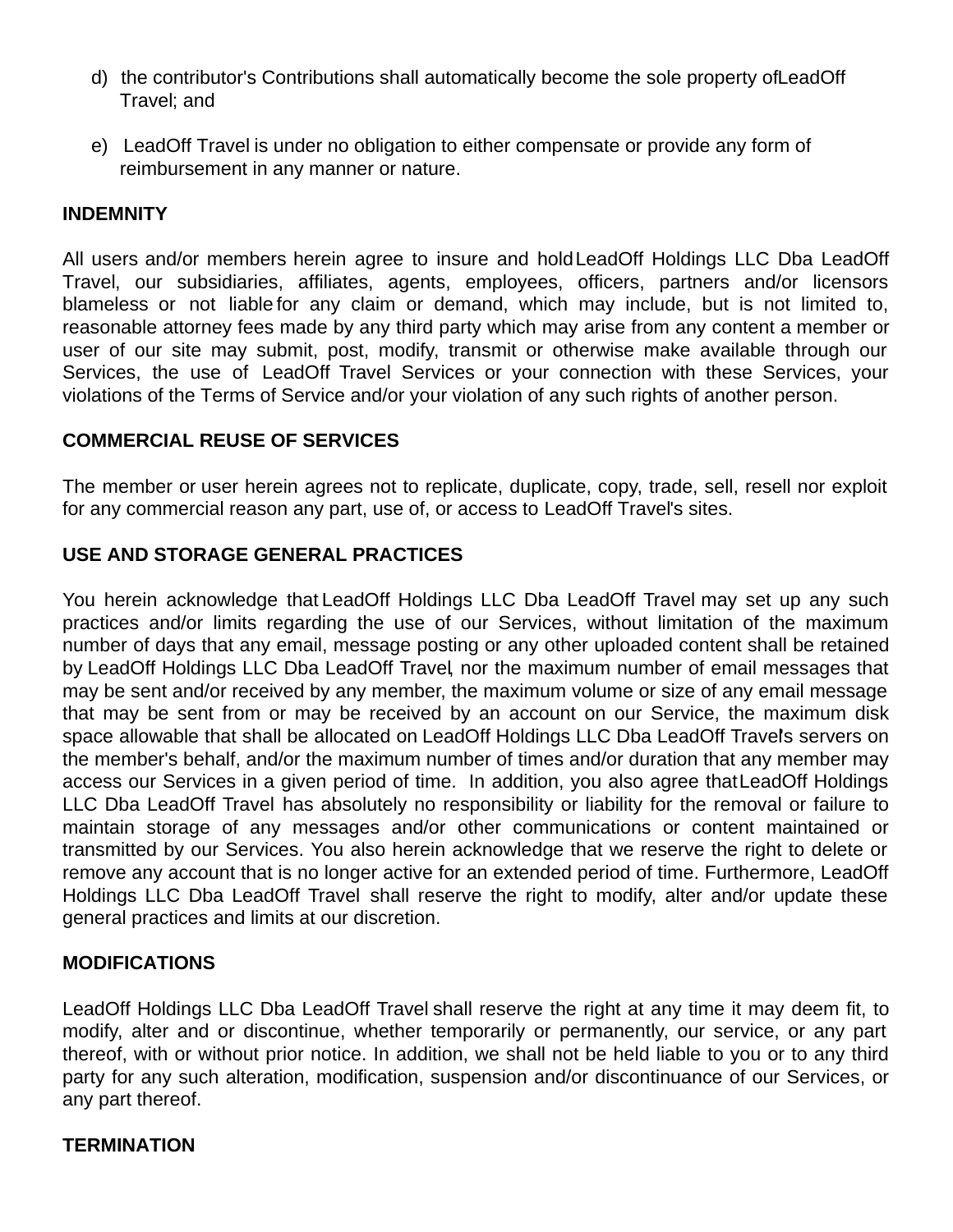As a member of www.LeadOffTravel.com, you may cancel or terminate your account, associated email address and/or access to our Services by submitting a cancellation or termination request to contact@leadofftravel.com.

As a member, you agree that LeadOff Holdings LLC Dba LeadOff Travel may, without any prior written notice, immediately suspend, terminate, discontinue and/or limit your account, any email associated with your account, and access to any of our Services. The cause for such termination, discontinuance, suspension and/or limitation of access shall include, but is not limited to:

- a) any breach or violation of our TOS or any other incorporated agreement, regulation and/or guideline;
- b) by way of requests from law enforcement or any other governmental agencies;
- c) the discontinuance, alteration and/or material modification to our Services, or any part thereof;
- d) unexpected technical or security issues and/or problems;
- e) any extended periods of inactivity;
- f) any engagement by you in any fraudulent or illegal activities; and/or
- g) the nonpayment of any associated fees that may be owed by you in connection with your www.LeadOffTravel.com account Services.

Furthermore, you herein agree that any and all terminations, suspensions, discontinuances, and or limitations of access for cause shall be made at our sole discretion and that we shall not be liable to you or any other third party with regards to the termination of your account, associated email address and/or access to any of our Services.

The termination of your account with www.LeadOffTravel.com shall include any and/or all of the following:

- a) the removal of any access to all or part of the Services offered within www.LeadOffTravel.com;
- b) the deletion of your password and any and all related information, files, and any such content that may be associated with or inside your account, or any part thereof; and
- c) the barring of any further use of all or part of our Services.

# **ADVERTISERS**

Any correspondence or business dealings with, or the participation in any promotions of, advertisers located on or through our Services, which may include the payment and/or delivery of such related goods and/or Services, and any such other term, condition, warranty and/or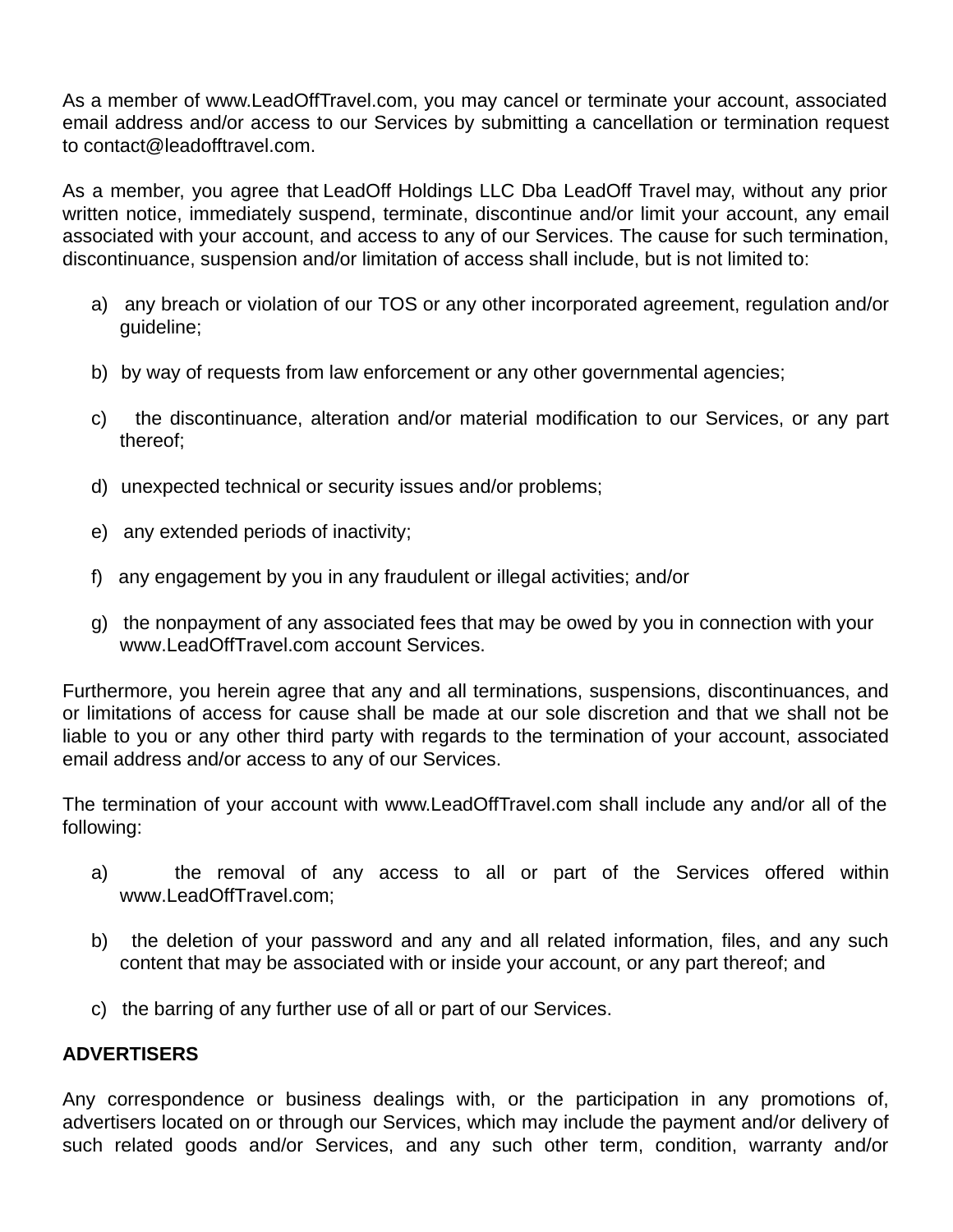representation associated with such dealings, are and shall be solely between you and any such advertiser. Moreover, you herein agree that LeadOff Holdings LLC Dba LeadOff Travel shall not be held responsible or liable for any loss or damage of any nature or manner incurred as a direct result of any such dealings or as a result of the presence of such advertisers on our website.

# **LINKS**

Either LeadOff Holdings LLC Dba LeadOff Travel or any third parties may provide links to other websites and/or resources. Thus, you acknowledge and agree that we are not responsible for the availability of any such external sites or resources, and as such, we do not endorse nor are we responsible or liable for any content, products, advertising or any other materials, on or available from such third party sites or resources. Furthermore, you acknowledge and agree that LeadOff Holdings LLC Dba LeadOff Travel shall not be responsible or liable, directly or indirectly, for any such damage or loss which may be a result of, caused or allegedly to be caused by or in connection with the use of or the reliance on any such content, goods or Services made available on or through any such site or resource.

# **PROPRIETARY RIGHTS**

You do hereby acknowledge and agree that LeadOff Holdings LLC Dba LeadOff Travel's Services and any essential software that may be used in connection with our Services ("Software") shall contain proprietary and confidential material that is protected by applicable intellectual property rights and other laws. Furthermore, you herein acknowledge and agree that any Content which may be contained in any advertisements or information presented by and through our Services or by advertisers is protected by copyrights, trademarks, patents or other proprietary rights and laws. Therefore, except for that which is expressly permitted by applicable law or as authorized by LeadOff Holdings LLC Dba LeadOff Travel or such applicable licensor, you agree not to alter, modify, lease, rent, loan, sell, distribute, transmit, broadcast, publicly perform and/or created any plagiaristic works which are based on LeadOff Holdings LLC Dba LeadOff Travel Services (e.g. Content or Software), in whole or part.

LeadOff Holdings LLC Dba LeadOff Travel herein has granted you personal, non-transferable and non-exclusive rights and/or license to make use of the object code or our Software on a single computer, as long as you do not, and shall not, allow any third party to duplicate, alter, modify, create or plagiarize work from, reverse engineer, reverse assemble or otherwise make an attempt to locate or discern any source code, sell, assign, sublicense, grant a security interest in and/or otherwise transfer any such right in the Software. Furthermore, you do herein agree not to alter or change the Software in any manner, nature or form, and as such, not to use any modified versions of the Software, including and without limitation, for the purpose of obtaining unauthorized access to our Services. Lastly, you also agree not to access or attempt to access our Services through any means other than through the interface which is provided by LeadOff Holdings LLC Dba LeadOff Travel for use in accessing our Services.

# **WARRANTY DISCLAIMERS**

YOU HEREIN EXPRESSLY ACKNOWLEDGE AND AGREE THAT:

a) THE USE OF LEADOFF HOLDINGS LLC DBA LEADOFF TRAVEL SERVICES AND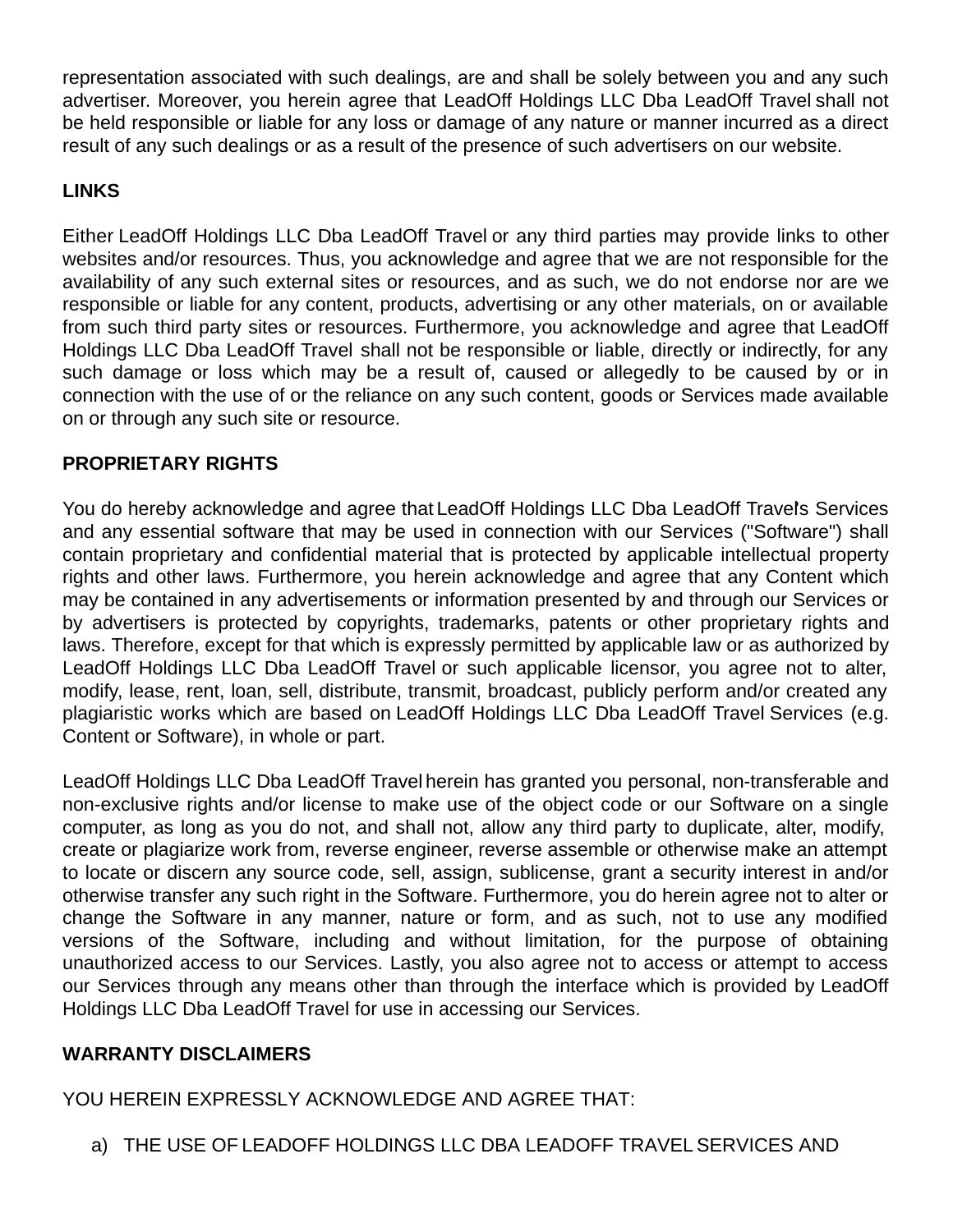SOFTWARE ARE AT THE SOLE RISK BY YOU. OUR SERVICES AND SOFTWARE SHALL BE PROVIDED ON AN "AS IS" AND/OR "AS AVAILABLE" BASIS. LEADOFF HOLDINGS LLC DBA LEADOFF TRAVEL AND OUR SUBSIDIARIES, AFFILIATES, OFFICERS, EMPLOYEES, AGENTS, PARTNERS AND LICENSORS EXPRESSLY DISCLAIM ANY AND ALL WARRANTIES OF ANY KIND WHETHER EXPRESSED OR IMPLIED, INCLUDING, BUT NOT LIMITED TO ANY IMPLIED WARRANTIES OF TITLE, MERCHANTABILITY, FITNESS FOR A PARTICULAR PURPOSE AND NON-INFRINGEMENT.

- b) LEADOFF HOLDINGS LLC DBA LEADOFF TRAVEL AND OUR SUBSIDIARIES, OFFICERS, EMPLOYEES, AGENTS, PARTNERS AND LICENSORS MAKE NO SUCH WARRANTIES THAT (i) LEADOFF HOLDINGS LLC DBA LEADOFF TRAVEL SERVICES OR SOFTWARE WILL MEET YOUR REQUIREMENTS; (ii) LEADOFF HOLDINGS LLC DBA LEADOFF TRAVEL SERVICES OR SOFTWARE SHALL BE UNINTERRUPTED, TIMELY, SECURE OR ERROR-FREE; (iii) THAT SUCH RESULTS WHICH MAY BE OBTAINED FROM THE USE OF THE LEADOFF HOLDINGS LLC DBA LEADOFF TRAVEL SERVICES OR SOFTWARE WILL BE ACCURATE OR RELIABLE; (iv) QUALITY OF ANY PRODUCTS, SERVICES, ANY INFORMATION OR OTHER MATERIAL WHICH MAY BE PURCHASED OR OBTAINED BY YOU THROUGH OUR SERVICES OR SOFTWARE WILL MEET YOUR EXPECTATIONS; AND (v) THAT ANY SUCH ERRORS CONTAINED IN THE SOFTWARE SHALL BE CORRECTED.
- c) ANY INFORMATION OR MATERIAL DOWNLOADED OR OTHERWISE OBTAINED BY WAY OF LEADOFF HOLDINGS LLC DBA LEADOFF TRAVEL SERVICES OR SOFTWARE SHALL BE ACCESSED BY YOUR SOLE DISCRETION AND SOLE RISK, AND AS SUCH YOU SHALL BE SOLELY RESPONSIBLE FOR AND HEREBY WAIVE ANY AND ALL CLAIMS AND CAUSES OF ACTION WITH RESPECT TO ANY DAMAGE TO YOUR COMPUTER AND/OR INTERNET ACCESS, DOWNLOADING AND/OR DISPLAYING, OR FOR ANY LOSS OF DATA THAT COULD RESULT FROM THE DOWNLOAD OF ANY SUCH INFORMATION OR MATERIAL.
- d) NO ADVICE AND/OR INFORMATION, DESPITE WHETHER WRITTEN OR ORAL, THAT MAY BE OBTAINED BY YOU FROM LEADOFF HOLDINGS LLC DBA LEADOFF TRAVEL OR BY WAY OF OR FROM OUR SERVICES OR SOFTWARE SHALL CREATE ANY WARRANTY NOT EXPRESSLY STATED IN THE TOS.
- e) A SMALL PERCENTAGE OF SOME USERS MAY EXPERIENCE SOME DEGREE OF EPILEPTIC SEIZURE WHEN EXPOSED TO CERTAIN LIGHT PATTERNS OR BACKGROUNDS THAT MAY BE CONTAINED ON A COMPUTER SCREEN OR WHILE USING OUR SERVICES. CERTAIN CONDITIONS MAY INDUCE A PREVIOUSLY UNKNOWN CONDITION OR UNDETECTED EPILEPTIC SYMPTOM IN USERS WHO HAVE SHOWN NO HISTORY OF ANY PRIOR SEIZURE OR EPILEPSY. SHOULD YOU, ANYONE YOU KNOW OR ANYONE IN YOUR FAMILY HAVE AN EPILEPTIC CONDITION, PLEASE CONSULT A PHYSICIAN IF YOU EXPERIENCE ANY OF THE FOLLOWING SYMPTOMS WHILE USING OUR SERVICES: DIZZINESS, ALTERED VISION, EYE OR MUSCLE TWITCHES, LOSS OF AWARENESS, DISORIENTATION, ANY INVOLUNTARY MOVEMENT, OR CONVULSIONS.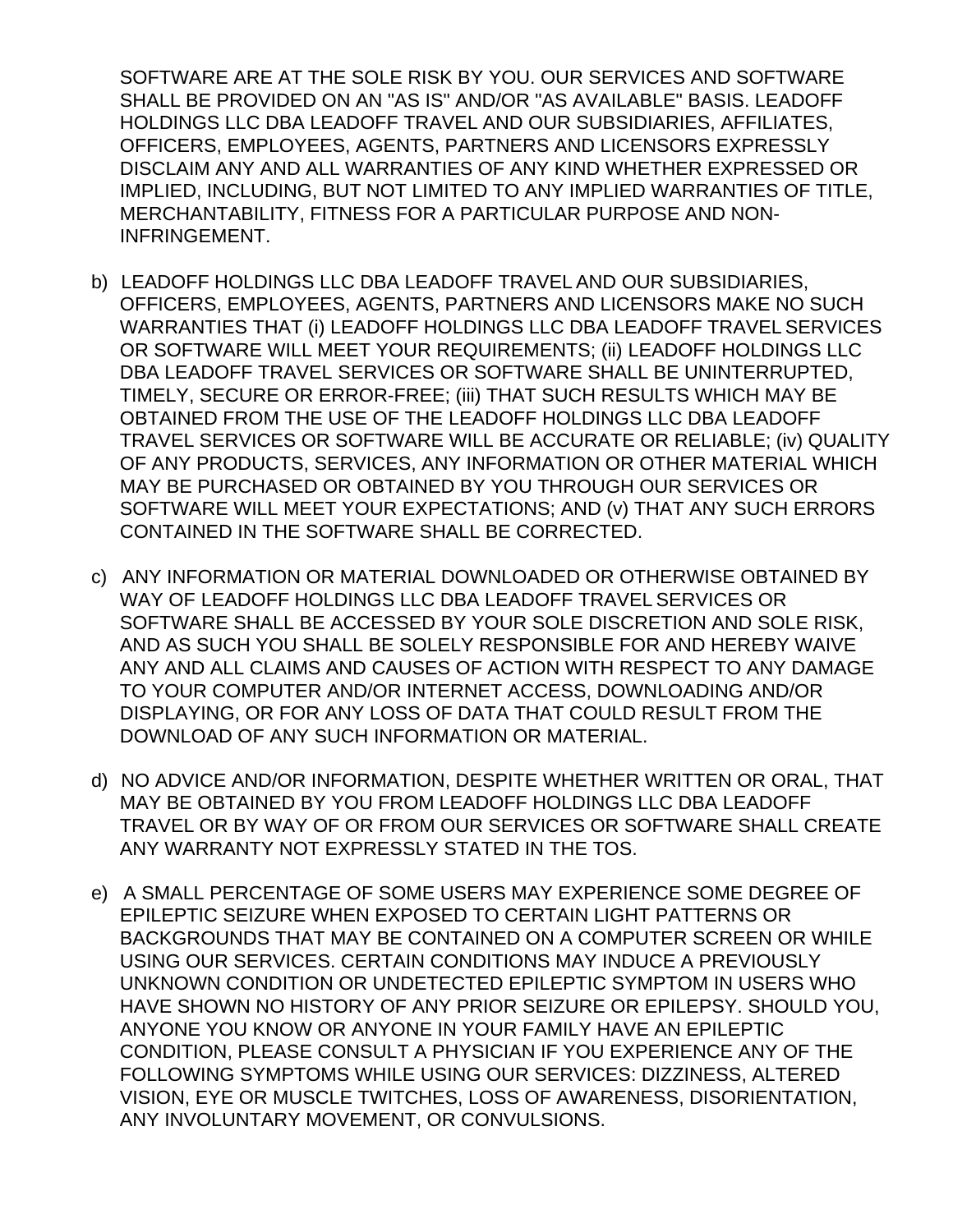#### **LIMITATION OF LIABILITY**

YOU EXPLICITLY ACKNOWLEDGE, UNDERSTAND AND AGREE THAT LEADOFF HOLDINGS LLC DBA LEADOFF TRAVEL AND OUR SUBSIDIARIES, AFFILIATES, OFFICERS, EMPLOYEES, AGENTS, PARTNERS AND LICENSORS SHALL NOT BE LIABLE TO YOU FOR ANY PUNITIVE, INDIRECT, INCIDENTAL, SPECIAL, CONSEQUENTIAL OR EXEMPLARY DAMAGES, INCLUDING, BUT NOT LIMITED TO, DAMAGES WHICH MAY BE RELATED TO THE LOSS OF ANY PROFITS, GOODWILL, USE, DATA AND/OR OTHER INTANGIBLE LOSSES, EVEN THOUGH WE MAY HAVE BEEN ADVISED OF SUCH POSSIBILITY THAT SAID DAMAGES MAY OCCUR, AND RESULT FROM:

- a) THE USE OR INABILITY TO USE OUR SERVICE;
- b) THE COST OF PROCURING SUBSTITUTE GOODS AND SERVICES;
- c) UNAUTHORIZED ACCESS TO OR THE ALTERATION OF YOUR TRANSMISSIONS AND/OR DATA;
- d) STATEMENTS OR CONDUCT OF ANY SUCH THIRD PARTY ON OUR SERVICE;
- e) AND ANY OTHER MATTER WHICH MAY BE RELATED TO OUR SERVICE.

# **RELEASE**

In the event you have a dispute, you agree to releaseLeadOff Holdings LLC Dba LeadOff Travel (and its officers, directors, employees, agents, parent subsidiaries, affiliates, co-branders, partners and any other third parties) from claims, demands and damages (actual and consequential) of every kind and nature, known and unknown, suspected or unsuspected, disclosed and undisclosed, arising out of or in any way connected to such dispute.

# **SPECIAL ADMONITION RELATED TO FINANCIAL MATTERS**

Should you intend to create or to join any service, receive or request any such news, messages, alerts or other information from our Services concerning companies, stock quotes, investments or securities, please review the above Sections Warranty Disclaimers and Limitations of Liability again. In addition, for this particular type of information, the phrase "Let the investor beware" is appropriate. LeadOff Holdings LLC Dba LeadOff Travel's content is provided primarily for informational purposes, and no content that shall be provided or included in our Services is intended for trading or investing purposes. LeadOff Holdings LLC Dba LeadOff Travel and our licensors shall not be responsible or liable for the accuracy, usefulness or availability of any information transmitted and/or made available by way of our Services, and shall not be responsible or liable for any trading and/or investment decisions based on any such information.

# **EXCLUSION AND LIMITATIONS**

THERE ARE SOME JURISDICTIONS WHICH DO NOT ALLOW THE EXCLUSION OF CERTAIN WARRANTIES OR THE LIMITATION OF EXCLUSION OF LIABILITY FOR INCIDENTAL OR CONSEQUENTIAL DAMAGES. THEREFORE, SOME OF THE ABOVE LIMITATIONS OF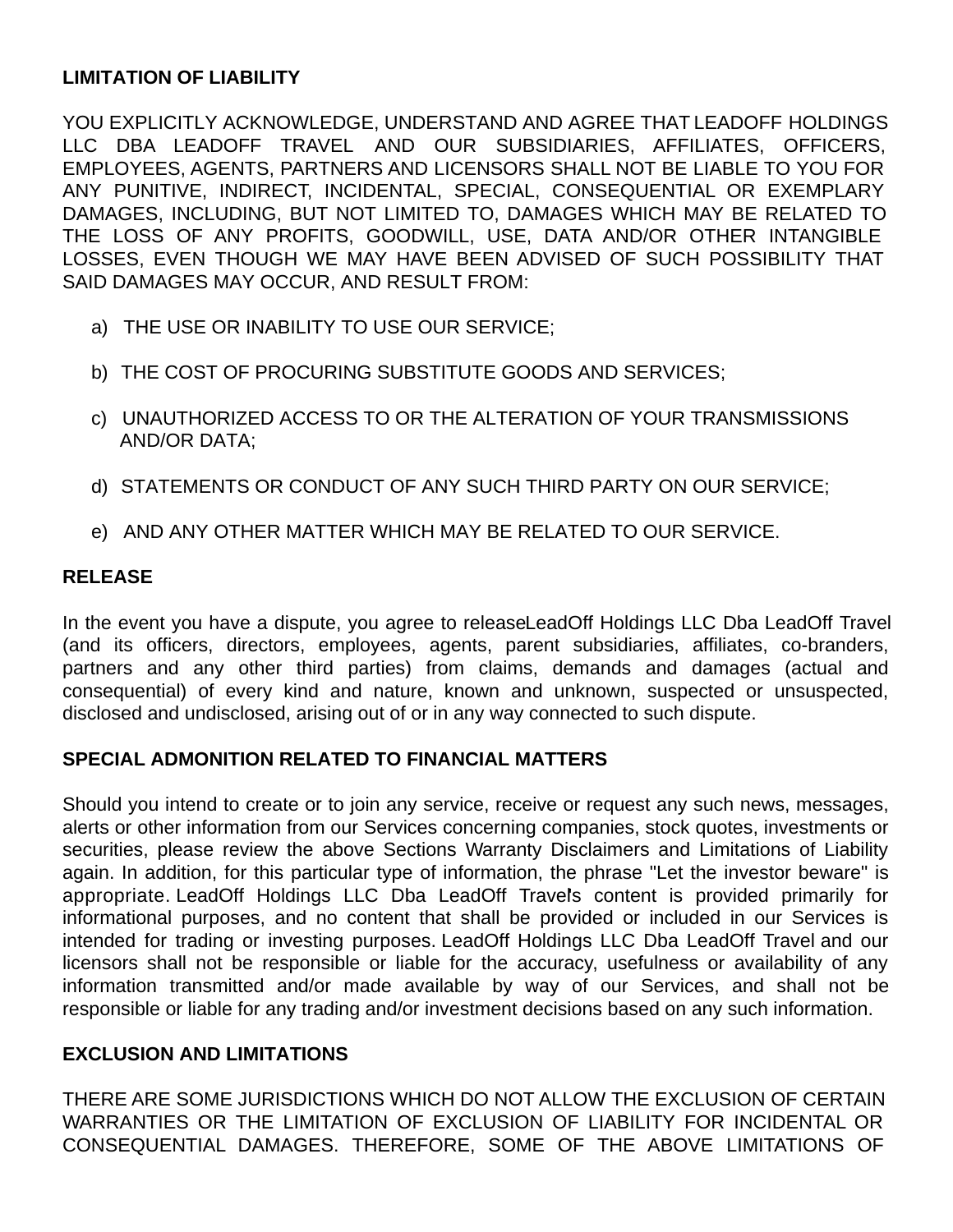SECTIONS WARRANTY DISCLAIMERS AND LIMITATION OF LIABILITY MAY NOT APPLY TO YOU.

# **THIRD PARTY BENEFICIARIES**

You herein acknowledge, understand and agree, unless otherwise expressly provided in this TOS, that there shall be no third-party beneficiaries to this agreement.

# **NOTICE**

LeadOff Holdings LLC Dba LeadOff Travel may furnish you with notices, including those with regards to any changes to the TOS, including but not limited to email, regular mail, MMS or SMS, text messaging, postings on our website Services, or other reasonable means currently known or any which may be herein after developed. Any such notices may not be received if you violate any aspects of the TOS by accessing our Services in an unauthorized manner. Your acceptance of this TOS constitutes your agreement that you are deemed to have received any and all notices that would have been delivered had you accessed our Services in an authorized manner.

#### **TRADEMARK INFORMATION**

You herein acknowledge, understand and agree that all of theLeadOff Holdings LLC Dba LeadOff Travel trademarks, copyright, trade name, service marks, and otherLeadOff Holdings LLC Dba LeadOff Travel logos and any brand features, and/or product and service names are trademarks and as such, are and shall remain the property of LeadOff Holdings LLC Dba LeadOff Travel. You herein agree not to display and/or use in any manner theLeadOff Holdings LLC Dba LeadOff Travel logo or marks without obtaining LeadOff Holdings LLC Dba LeadOff Travel's prior written consent.

# **COPYRIGHT OR INTELLECTUAL PROPERTY INFRINGEMENT CLAIMS NOTICE & PROCEDURES**

LeadOff Holdings LLC Dba LeadOff Travel will always respect the intellectual property of others, and we ask that all of our users do the same. With regards to appropriate circumstances and at its sole discretion, LeadOff Holdings LLC Dba LeadOff Travel may disable and/or terminate the accounts of any user who violates our TOS and/or infringes the rights of others. If you feel that your work has been duplicated in such a way that would constitute copyright infringement, or if you believe your intellectual property rights have been otherwise violated, you should provide to us the following information:

- a) The electronic or the physical signature of the individual that is authorized on behalf of the owner of the copyright or other intellectual property interest;
- b) A description of the copyrighted work or other intellectual property that you believe has been infringed upon;
- c) A description of the location of the site which you allege has been infringing upon your work;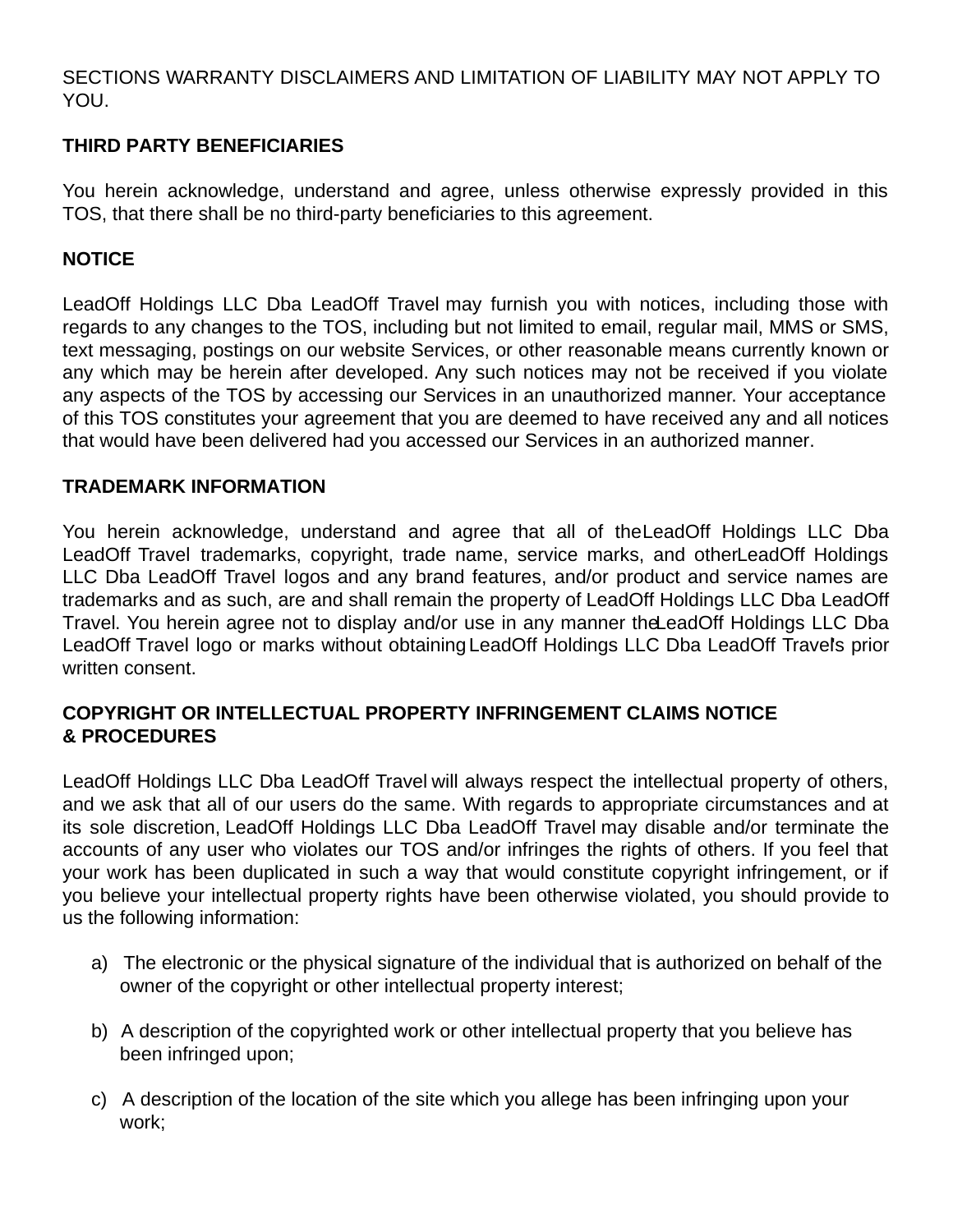- d) Your physical address, telephone number, and email address;
- e) A statement, in which you state that the alleged and disputed use of your work is not authorized by the copyright owner, its agents or the law;
- f) And finally, a statement, made under penalty of perjury, that the aforementioned information in your notice is truthful and accurate, and that you are the copyright or intellectual property owner, representative or agent authorized to act on the copyright or intellectual property owner's behalf.

The LeadOff Holdings LLC Dba LeadOff Travel Agent for notice of claims of copyright or other intellectual property infringement can be contacted as follows:

Mailing Address: LeadOff Holdings LLC Dba LeadOff Travel Attn: Copyright Agent 2730 Crews Lake Dr Lakeland, Florida 33813

Telephone: 8636402293 Email: contact@leadofftravel.com

# **CLOSED CAPTIONING**

BE IT KNOWN, that LeadOff Holdings LLC Dba LeadOff Travel complies with all applicable Federal Communications Commission rules and regulations regarding the closed captioning of video content. For more information, please visit our website at www.LeadOffTravel.com.

# **GENERAL INFORMATION**

# *ENTIRE AGREEMENT*

This TOS constitutes the entire agreement between you andLeadOff Holdings LLC Dba LeadOff Travel and shall govern the use of our Services, superseding any prior version of this TOS between you and us with respect to LeadOff Holdings LLC Dba LeadOff Travel Services. You may also be subject to additional terms and conditions that may apply when you use or purchase certain other LeadOff Holdings LLC Dba LeadOff Travel Services, affiliate Services, third-party content or third-party software.

# *CHOICE OF LAW AND FORUM*

It is at the mutual agreement of both you andLeadOff Holdings LLC Dba LeadOff Travel with regard to the TOS that the relationship between the parties shall be governed by the laws of the state of Florida without regard to its conflict of law provisions and that any andall claims, causes of action and/or disputes, arising out of or relating to the TOS, or the relationship between you and LeadOff Holdings LLC Dba LeadOff Travel, shall be filed within the courts having jurisdiction within the County of Broward, Florida or the U.S. District Court located in said state. You and LeadOff Holdings LLC Dba LeadOff Travel agree to submit to the jurisdiction of the courts as previously mentioned, and agree to waive any and all objections to the exercise of jurisdiction over the parties by such courts and to venue in such courts.